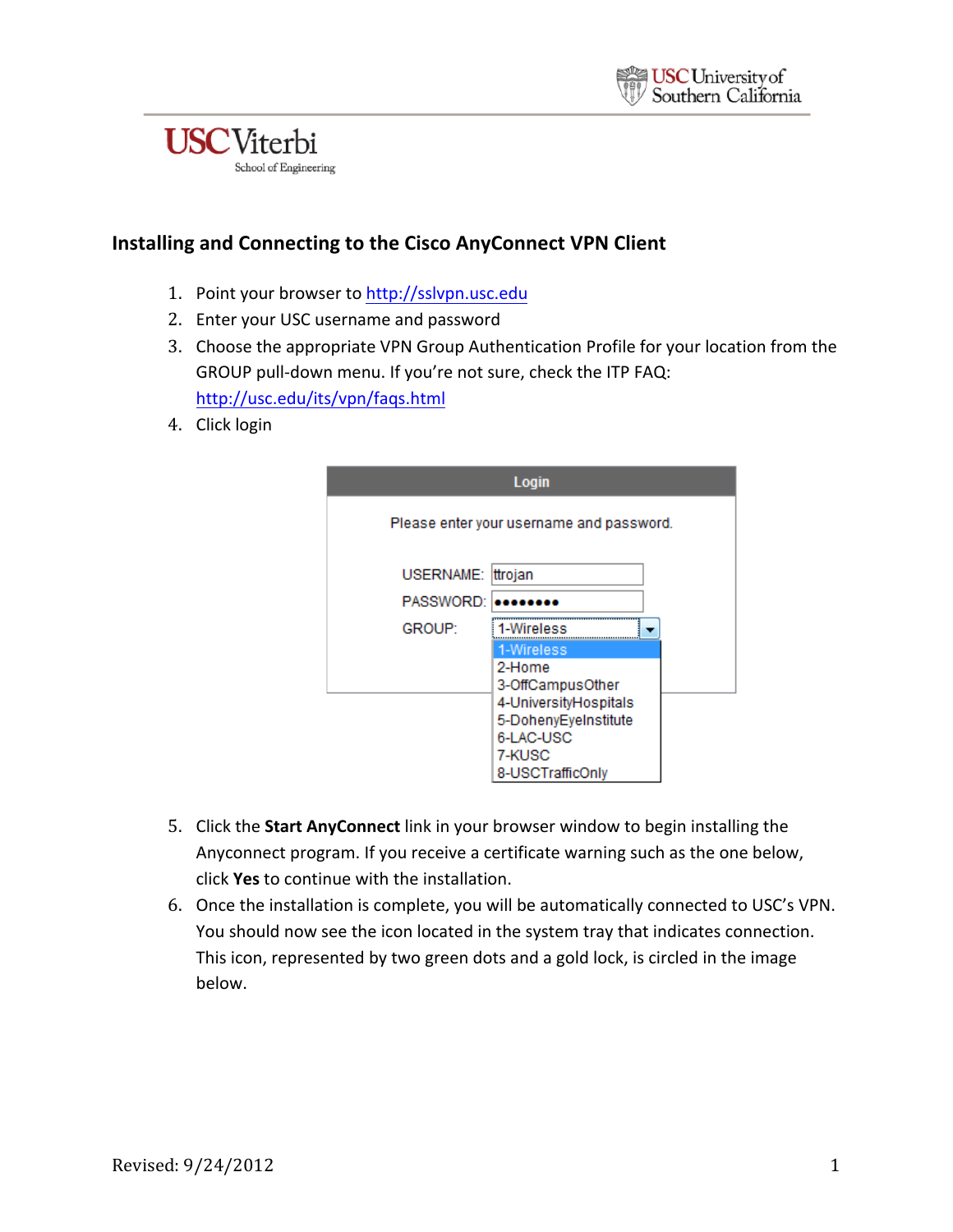# **USC**Viterbi

School of Engineering



## **Disconnecting from the Cisco Anyconnect VPN client**

- 1. Right-click the Cisco Anyconnect VPN client icon in your system tray.
- 2. Select **Open**
- 3. From the Cisco Anyconnect VPN client screen, choose Disconnect